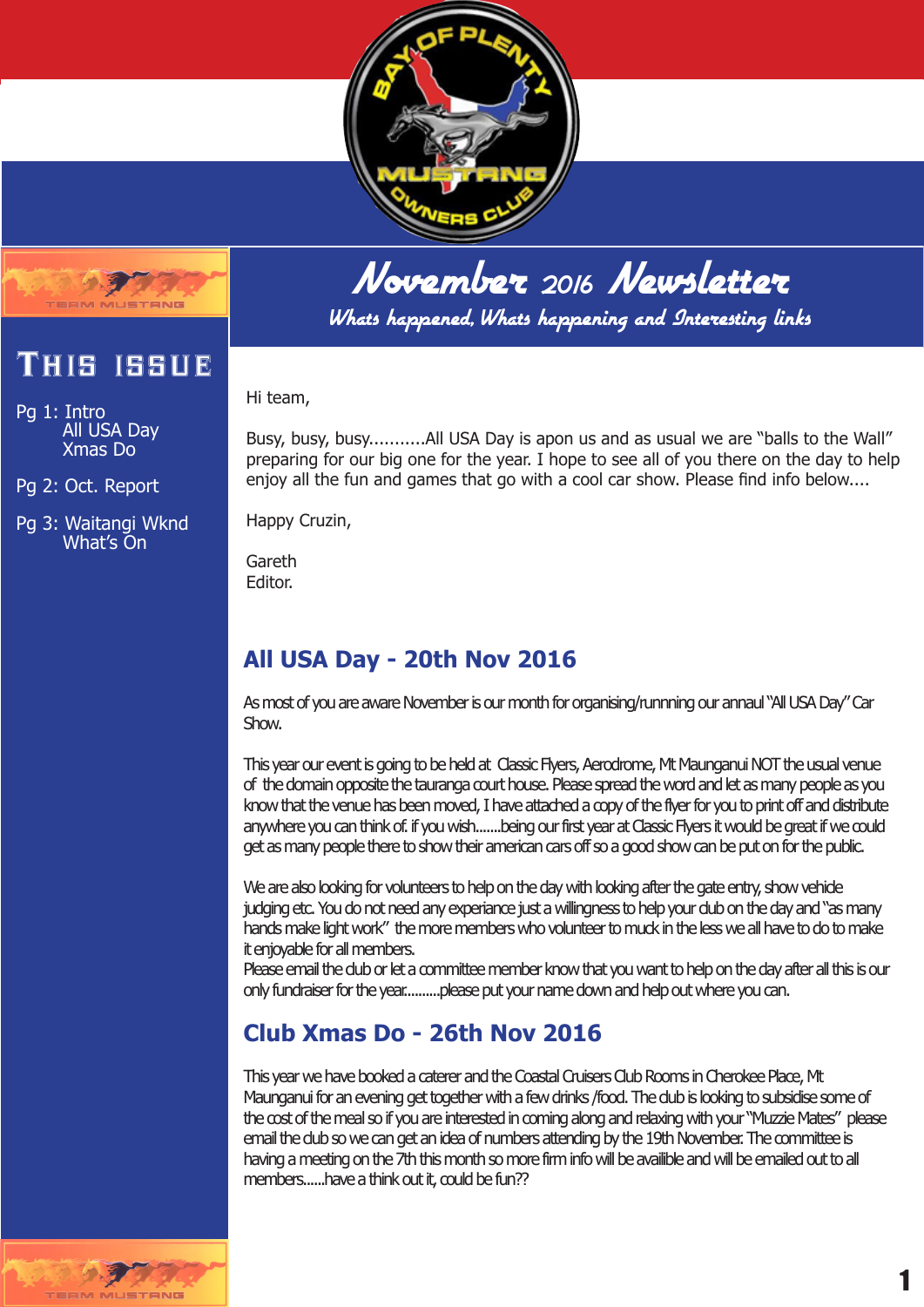

October Report - **Convention** 

### **Convention 2016 - AKL**

Congratulations to all our club members that won or placed at the National Mustang convention in Auckland over Labour Weekend.

Everyone did a fantastic job presenting their cars on show day. Results are:

Graham and Debra Coombes 1st in 1964-1968 Convertible category Brian and Suzanne Ashe 3rd in 1967-1968 Coupe category Grant and Vicki Robb 1st in 1974 1993 Coupe & Fastback category Phill and Mandy Roper 2nd in 1994-2004 Coupe category Dave and Kay Roche 3rd in 2010-2014 Coupe category Dave and Kay Roche Sponsors choice award.

The club also received the cup for best participating club as well as the push and grunt trophy.

There are hundreds for photo's etc on our facebook website so please go and check them all out..........

https://www.facebook.com/BOPMustangOwnersClub/









Car Valuer For insurance purposes Dick Ward 5764527 - 0274938458